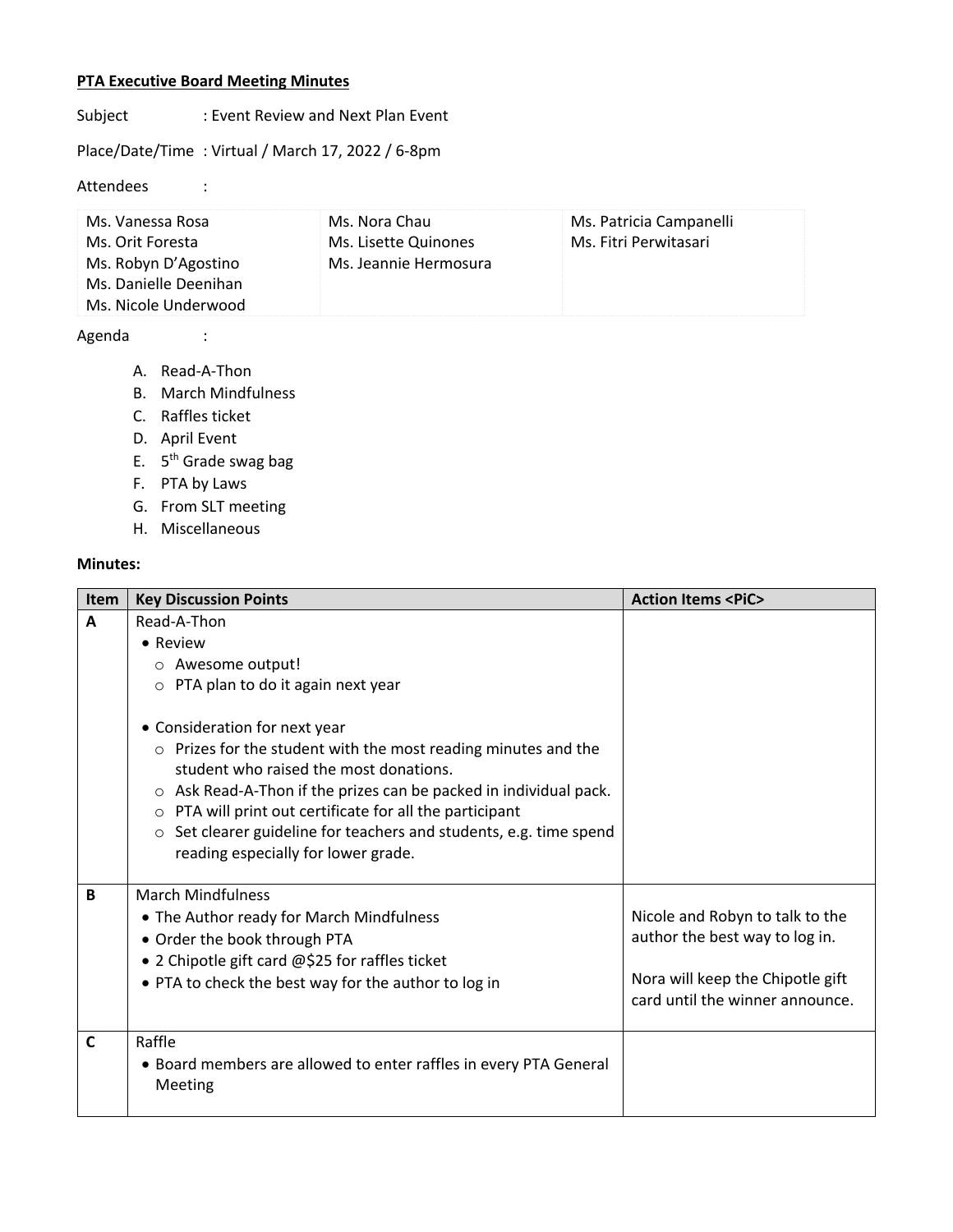| D | <b>April Event</b>                                                    |                                  |
|---|-----------------------------------------------------------------------|----------------------------------|
|   | General Meeting will be on April 12 <sup>th</sup>                     |                                  |
|   | Agenda:                                                               |                                  |
|   | • Summer Fair presentation                                            |                                  |
|   | • All the attendees will vote on the budget for Spring Festival that  |                                  |
|   | will be held on May 27 <sup>th</sup>                                  |                                  |
|   | • Spring Festival:                                                    |                                  |
|   | Robyn and Nora $\rightarrow$ Co-Chairman<br>$\circ$                   |                                  |
|   | Outdoor fun activities<br>$\circ$                                     |                                  |
|   | Each grade will take turns starting at around 8.10 for the<br>$\circ$ |                                  |
|   | first group and ended around 1.30 for the last group.                 | Person in charge to share detail |
|   | The activities include:<br>$\circ$                                    | info and or budget:              |
|   | $\checkmark$ DJ                                                       | Patti: Bubble Performance        |
|   | $\checkmark$ Bubble performance                                       | <b>Glitter Tattoo: Danielle</b>  |
|   | $\checkmark$ Giant Kinect                                             | Popcorn machine: Danielle        |
|   | <b>Glitter Tattoo sticker</b>                                         | Ice cream or Kona Ice: Robyn     |
|   | $\checkmark$ Face Painting                                            |                                  |
|   | The snacks corner include:<br>$\Omega$                                |                                  |
|   | $\checkmark$ Soft Pretzel                                             |                                  |
|   | $\checkmark$ Popcorn $\Rightarrow$ PTA to buy the machine             |                                  |
|   | $\checkmark$ Ice Cream or Kona Ice                                    |                                  |
|   | • Nominated committee will be on this month executive board           |                                  |
|   | meeting.                                                              |                                  |
|   |                                                                       |                                  |
| E | 5 <sup>th</sup> Grade Swag bag:                                       |                                  |
|   | • String bag and water bottle with PS169Q logo                        | Ms. Orit, Patti, Lissette, Fitri |
|   | • Beach towel with PS169Q logo and color                              |                                  |
| F | PTA by Laws                                                           |                                  |
|   | • More active communication between the board members                 |                                  |
|   | • Next executive board:                                               |                                  |
|   | Review meeting minutes before going over to the next<br>$\circ$       |                                  |
|   | meeting agenda                                                        |                                  |
|   | Treasury to report financials in every board and general<br>O         | Jeannie to prepare the report    |
|   | meeting                                                               |                                  |
|   | Discuss next necessary steps from previous event and for<br>O         |                                  |
|   | next event                                                            |                                  |
|   | Carry over financials for the next PTA board is up to \$18,000<br>O   |                                  |
|   |                                                                       |                                  |
| G | From the SLT member meeting:                                          |                                  |
|   | • School request plan to install new water stations to replace water  |                                  |
|   | fountain that cost approximately \$8,000 per new water station.       |                                  |
|   | • School plan to renovate the bathroom.                               |                                  |
|   | • The source of the fund for both plans can be from school fund,      | Lissette will handle outreach to |
|   | PTA, Capital Budget Project (propose Vickie Paladino).                | Vickie Paladino.                 |
|   | • Ms. Rosa to fill out survey. Possible digital petition.             |                                  |
|   | • SLT Committee will plan how to engage with the ENL's parents.       |                                  |
|   |                                                                       |                                  |
|   |                                                                       |                                  |